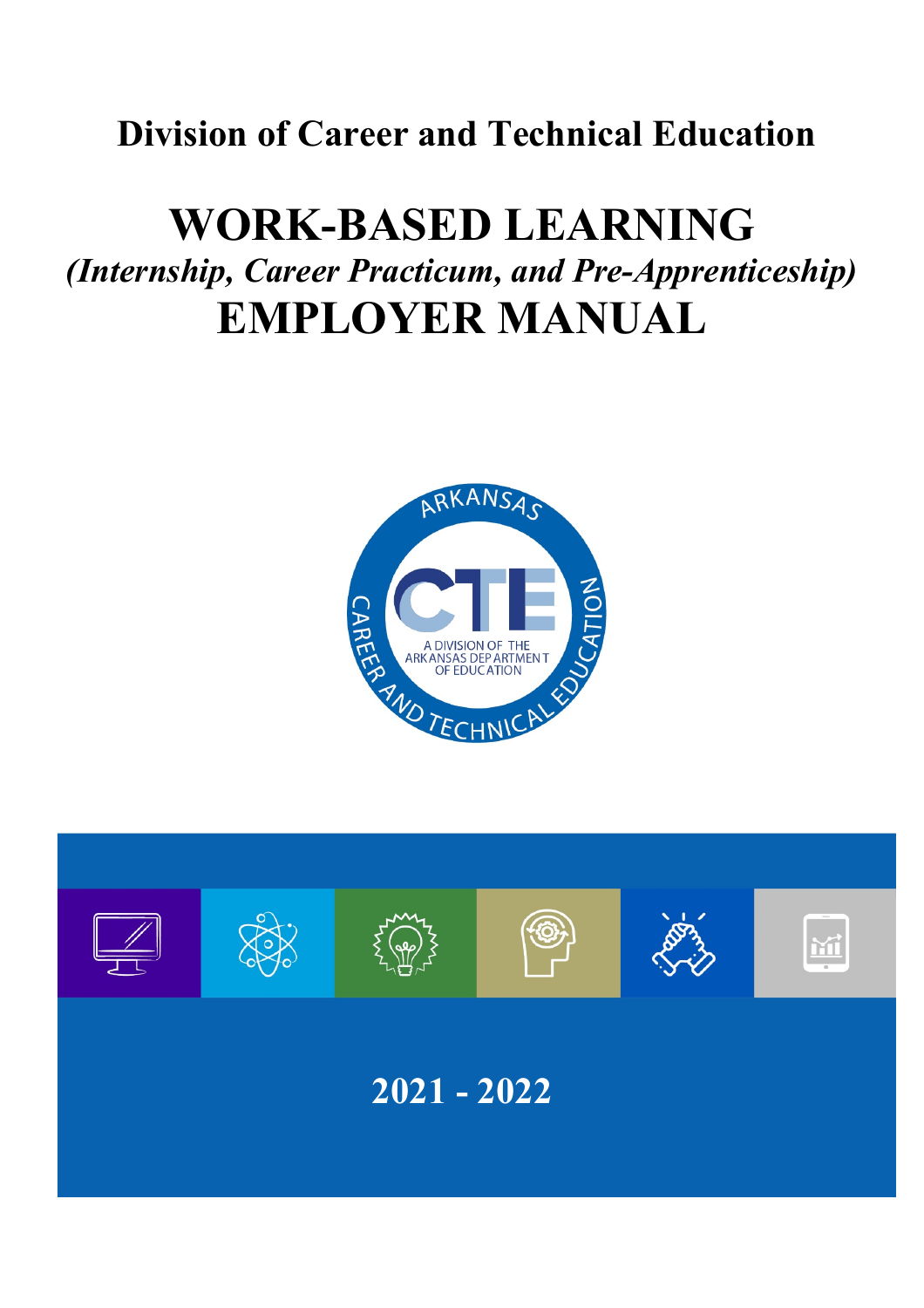# **Work-Based Learning**

Work-Based Learning is defined as a structured learning experience at the worksite for a specific timeframe that leads to a career path (Workforce Innovation and Opportunity Act). WBL programs contain three key components: the alignment of classroom and workplace learning; application of academic, technical, and employability skills in a work setting; and support from classroom and worksite mentors (cte.ed.gov/wbltoolkit/).

The Division of Career and Technical Education offers three credit bearing work-based learning opportunities:

- 1. Internship
- 2. Career Practicum
- 3. Pre-Apprenticeship

Internship is experiential learning that can be paid or unpaid which integrates knowledge and theory learning in the classroom with practical application and skills development in a professional setting. Students in grades 10 - 12 are eligible to enroll in this course. It will not count toward concentrator status.

Career Practicum is a paid or unpaid work experience designed to assist students in grades 11 – 12 in their specific CTE program of study where students earn an industry recognized credential in one of many high-demand occupations. A student must be at least 16 years of age. The student must have completed at least two courses in a chosen CTE program of study to be eligible for this course.

Pre-Apprenticeship is defined as a program or set of strategies designed to provide instruction or training to increase math, literacy, and other vocational and prevocational skills in order to prepare individuals to enter and succeed in a Registered Department of Labor Apprenticeship (DOL) program and has a documented partnership with at least one, if not more, Registered DOL Apprenticeship Programs. It may be an unpaid or paid Pre-Apprenticeship. A student must be at least 16 years of age. Completers of this program may be given special consideration for entry into a DOL apprenticeship program and/or applied time served, or credits earned toward fulfilling program requirements.

For any questions, call the Office of Career Readiness/Work-Based Learning at (501) 682-4834.

# **The Purpose of Work-Based Learning**

The objective of Work-Based Learning (WBL) is to give high school students the opportunity to connect with industry professionals to help mentor and guide them in real world experiences. The Internship option is for any high school student in grades 10-12 to gain valuable soft skills and skill development in a professional setting. Career Practicum is a work-based learning experience which for students in a specific CTE Program of Study to help them successfully transition from high school to a future career. The Pre-Apprenticeship option is designed to prepare students for entry into a Department of Labor registered apprenticeship program.

These options integrate interdisciplinary learning experiences that develop problem-solving, critical-thinking, skill development, and communication skills. Linking student's classroom learning with the challenges they will face in post-secondary education and the workplace. WBL has been shown to reinforce the value of work, as well as, the critical employability skills Arkansas employers want most. By matching young talent with workplace mentors and positive employment through WBL, young people receive a beneficial and rich work experience. WBL can lead to positive future employment and improved lifelong earnings.

### **Benefits to Learners**

Work-based learning opportunities can help students to:

- 1. Strengthen academic skills.
- 2. Realize the relevance of a rigorous education and understand the need for academic success.
- 3. Gain real workplace experience and an understanding of career and educational options.
- 4. Build motivation to expand learning through the hands-on approach of applying knowledge and gaining skills.
- 5. Work with positive adult mentors.
- 6. Expose students to unfamiliar careers/businesses/industries.
- 7. Expose students to the needs and expectations of a business.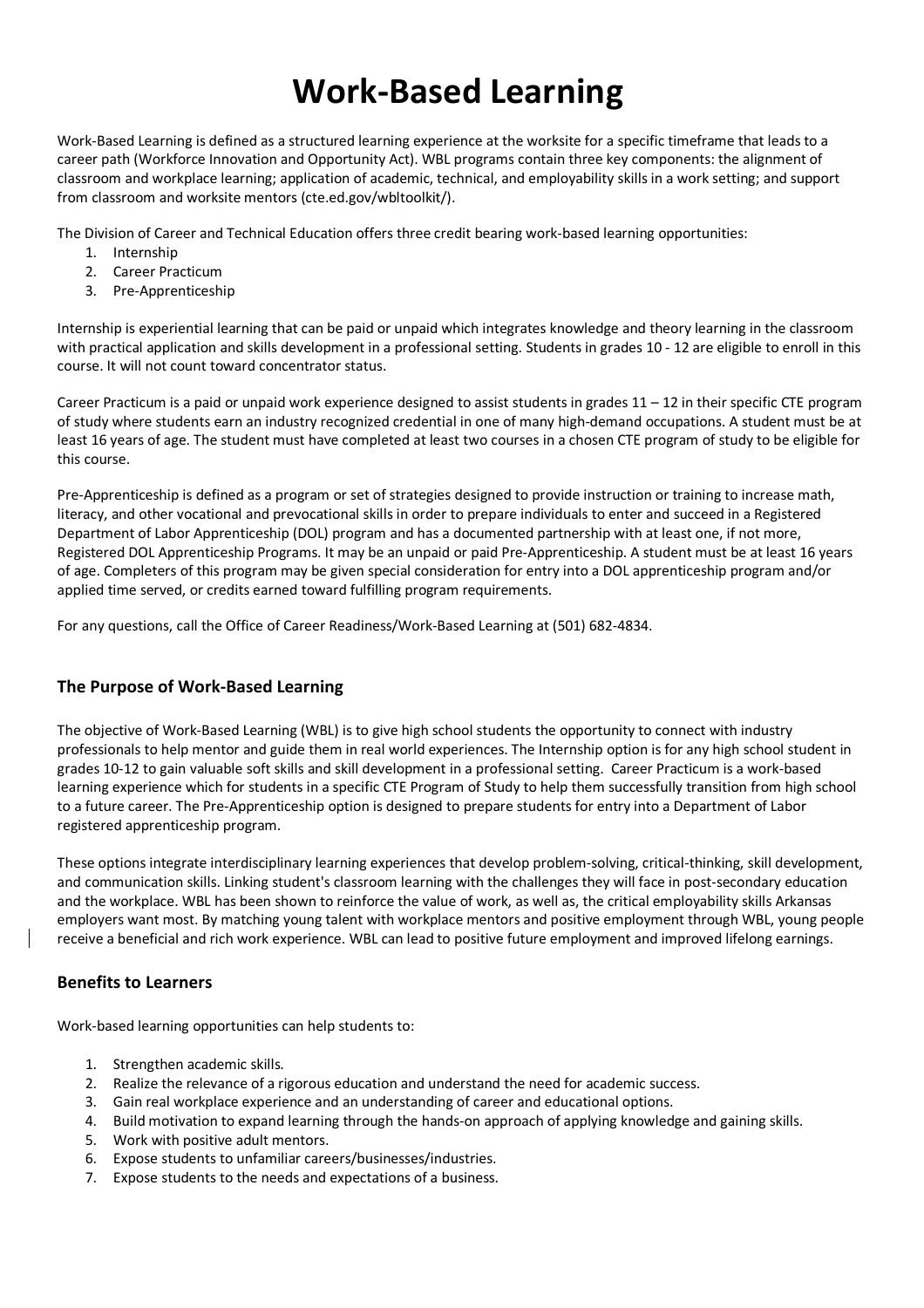# **Benefits to Employers to Participate in a Work-Based Learning Program**

Employers play an active role in shaping the quality of their future workforce when they participate in work-based learning opportunities. Work-Based learning can help business and industry in the following ways:

- 1. Create a sustainable workforce pipeline for a business.
- 2. Save time and money by investing in local talent who have interest and related technical skills.
- 3. Improve the skill level of workers through their mentoring of students.
- 4. Improve community relations by helping local youth with employment and education.
- 5. Reduce employee training costs and turnover.
- 6. Improve management skills of employees by having to lead and set examples for work-based learning students.
- 7. Work-Based Learning has the potential to turn entry-level work experiences into full-time potential employees.
- 8. Companies benefit from increased brand awareness and their status as locally preferred employers thanks to the relationships they develop with students, families, and the community.

## **Employer Qualifications for Paid Work-Based Learning Tax Exemptions**

Please refer to Arkansas Code 26-51-509 by clicking the link: Arkansas Code 26-51-509.

#### Per the dfa.arkansas.gov website:

#### *Apprenticeship Program (ACA §26-51-509) as amended [Applicable to tax years 2018 and thereafter]*

*Act 1042 of 2017 and Act 213 of 2019 provides for an income tax credit for each qualified apprentice who is at least 16 years of age and is employed to learn an apprenticeable occupation or is in an apprenticeship or work-based learning program. To claim the benefits, a taxpayer must obtain a certification from the Office of Apprenticeship of the U.S. Department of Labor certifying to the Department of Finance and Administration that the taxpayer has met all the requirements and qualifications.*

*A taxpayer who employs an apprentice is allowed an income tax credit in the amount of \$2,000 or 10% of the wages earned by the apprentice, whichever is less, for each apprentice. The amount of the income tax credit claimed in a taxable year may not exceed the individual or corporate income tax otherwise due. Any unused credit may be carried forward for a maximum of two (2) consecutive taxable years.*

*To claim the tax credit, contact Tax Credits/Special Refunds Section at (501) 682-7106 or tax.credits@dfa.arkansas.gov for the appropriate forms or notify your tax accountant for completion of the form.*

# **Responsibility Guidelines**

Worksite Supervisors for Work-Based Learning students will be responsible for the following:

- 1. Meet with Work-Based Learning Coordinator and student to develop a student training which outlines the goals and expectations for the student.
- 2. Provide safe conditions.
- 3. Complete and sign a site agreement within the Seamless WBL platform or other method approved by the WBL Coordinator. (Alternative methods of site agreements must be uploaded into the Seamless WBL platform.)
- 4. Provide safety instructions to the student for all tasks and duties to be performed.
- 5. Meet and/or communicate with the WBL Coordinator at periodic intervals to discuss the student's progress.
- 6. Mentor students in developing their job skills and knowledge.
- 7. Monitor intern's attendance.
- 8. Complete evaluation and/or improvement plan for students:
	- a. Mid-October, Mid-December, Mid-March, and Mid-May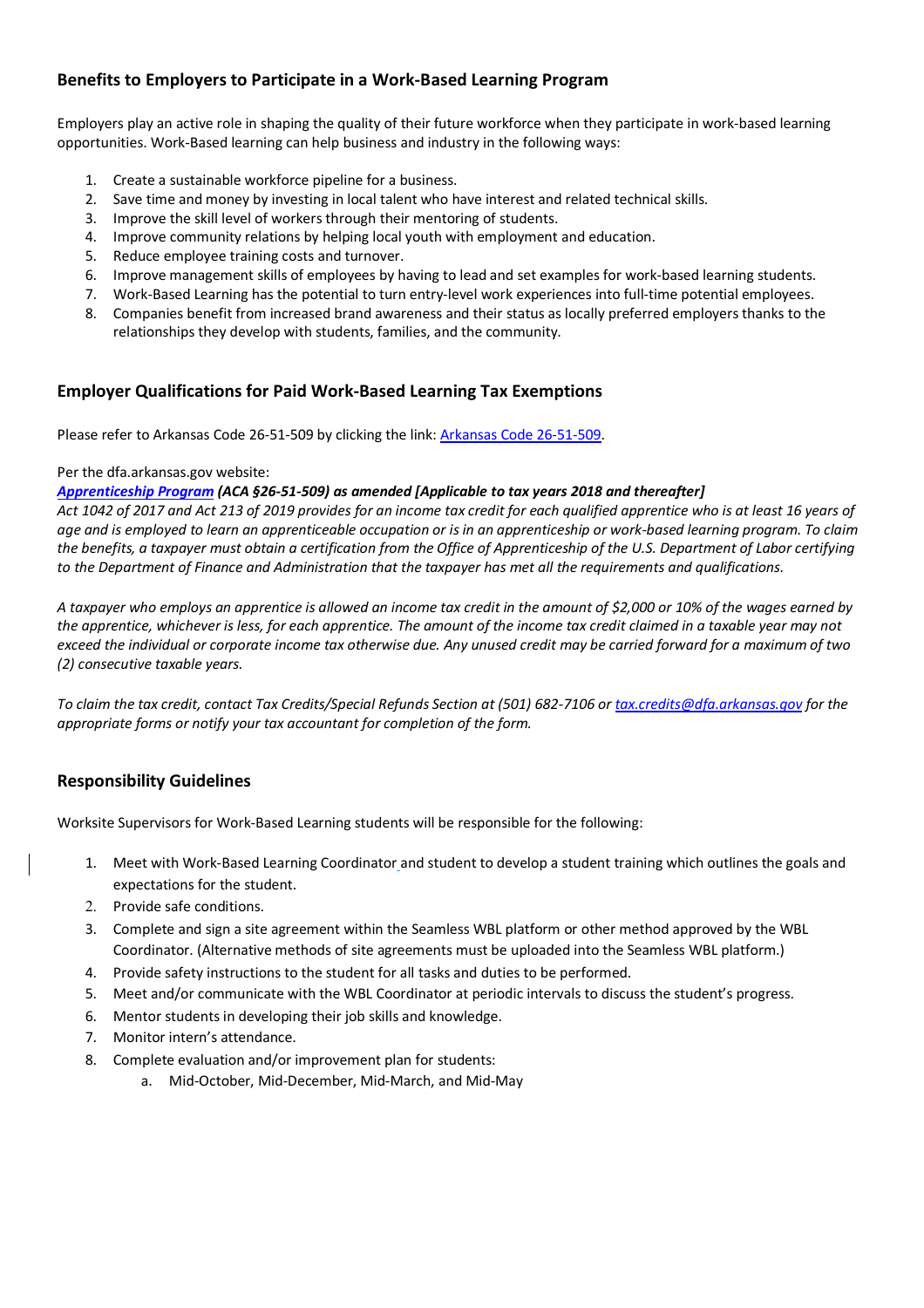# **AR SEAMLESS WBL & Example Work-Based Learning Documents.**

|                                                                                                                                                                                                                                                                                                   | SITE AGREEMENT & AR SEAMLESS WBL Platform:                                                                                                                                                                                                                                                                                                                 |
|---------------------------------------------------------------------------------------------------------------------------------------------------------------------------------------------------------------------------------------------------------------------------------------------------|------------------------------------------------------------------------------------------------------------------------------------------------------------------------------------------------------------------------------------------------------------------------------------------------------------------------------------------------------------|
| Dear James Johnson,<br>Thank you for your interest in working with our students! Information on this activity is<br>provided below; you will need to approve it using the link at the end of this email in order to<br>confirm.<br>Start Date/End Date: 06/26/2020 9:00 AM to 06/26/2020 10:00 AM | The Site Agreement is a required document for all work-based<br>learning experiences. Starting with the 2021-2022 school year, all<br>Arkansas WBL Coordinators will use the AR Seamless WBL Platform<br>to manage all student experiences. Site agreements can be sent<br>through this platform digitally or presented in paper format for<br>signatures. |
| Location: Smith High School, 123 Smith High Lane, Johnson City, Tennessee, 32339,                                                                                                                                                                                                                 | Employers can receive the site agreement via email. The email will                                                                                                                                                                                                                                                                                         |
| Activity Description: Come in and speak to our Freshman Academy students on careers in<br>programming.                                                                                                                                                                                            | look similar to this example email.                                                                                                                                                                                                                                                                                                                        |
| Activity Objectives: Help students understand the opportunities available to them in<br>technology.                                                                                                                                                                                               | Employers should click "Accept" to review and virtually sign the site                                                                                                                                                                                                                                                                                      |
| <b>Number of Students Served: 6</b>                                                                                                                                                                                                                                                               | agreement.                                                                                                                                                                                                                                                                                                                                                 |
| <b>Student Description:</b>                                                                                                                                                                                                                                                                       | Once you "Accept," you'll also be able to do the following in the                                                                                                                                                                                                                                                                                          |
| In order to confirm your participation in this activity, please click the link below:                                                                                                                                                                                                             | Seamless Platform:                                                                                                                                                                                                                                                                                                                                         |
| <b>Decline</b><br>Accen                                                                                                                                                                                                                                                                           |                                                                                                                                                                                                                                                                                                                                                            |
| I have attached some additional information for your reference.                                                                                                                                                                                                                                   | • approve student hours                                                                                                                                                                                                                                                                                                                                    |
| Seam WBLIntern MultipartyAgreement.docx                                                                                                                                                                                                                                                           | • add the activity to your calendar through the Add to Calendar                                                                                                                                                                                                                                                                                            |
| Seam WBLIntern StudentOnlyAgreement.docx                                                                                                                                                                                                                                                          | button                                                                                                                                                                                                                                                                                                                                                     |
| If you have any further questions, please let me know with an email to brett2@nc3t.com.<br>Finally, please note that you can add this event to your calendar by clicking here.                                                                                                                    | • upload comments and documents for the educator hosting the                                                                                                                                                                                                                                                                                               |
|                                                                                                                                                                                                                                                                                                   | activity                                                                                                                                                                                                                                                                                                                                                   |
| <b>Add to Calendar</b>                                                                                                                                                                                                                                                                            | • review documents posted by the WBL Coordinator                                                                                                                                                                                                                                                                                                           |
| Remember that you can log in to Seamless to see all of your activities here.                                                                                                                                                                                                                      | • post opportunities to the Job Board which must be approved by                                                                                                                                                                                                                                                                                            |
| We look forward to working with you on this!                                                                                                                                                                                                                                                      | school staff before going live                                                                                                                                                                                                                                                                                                                             |
|                                                                                                                                                                                                                                                                                                   | • run a report detailing all of the work-based learning activities in                                                                                                                                                                                                                                                                                      |
| <b>Best Regards,</b><br><b>Brett</b><br><b>Smith High School</b>                                                                                                                                                                                                                                  | which you have been involved                                                                                                                                                                                                                                                                                                                               |

# **TRAINING PLANS & EVALUATION REPORTS:**

The following pages are examples of documents that could be used during a work-based learning experience.

Work-Based Learning Coordinators have access to these documents as fillable forms and may send to you for input:

- Site Agreement Template Example
- Student Training Plan
- Training Site Supervisor Evaluation Report Version 1

\_\_\_\_\_\_\_\_\_\_\_\_\_\_\_\_\_\_\_\_\_\_\_\_\_\_\_\_\_\_\_\_\_\_\_\_\_\_\_\_\_\_\_\_\_\_\_\_\_\_\_\_\_\_\_\_\_\_

• Training Site Supervisor Evaluation Report Version 2

Some districts require other documentation that will be sent on a district-by-district basis. Please contact the WBL Coordinator in your area for more information.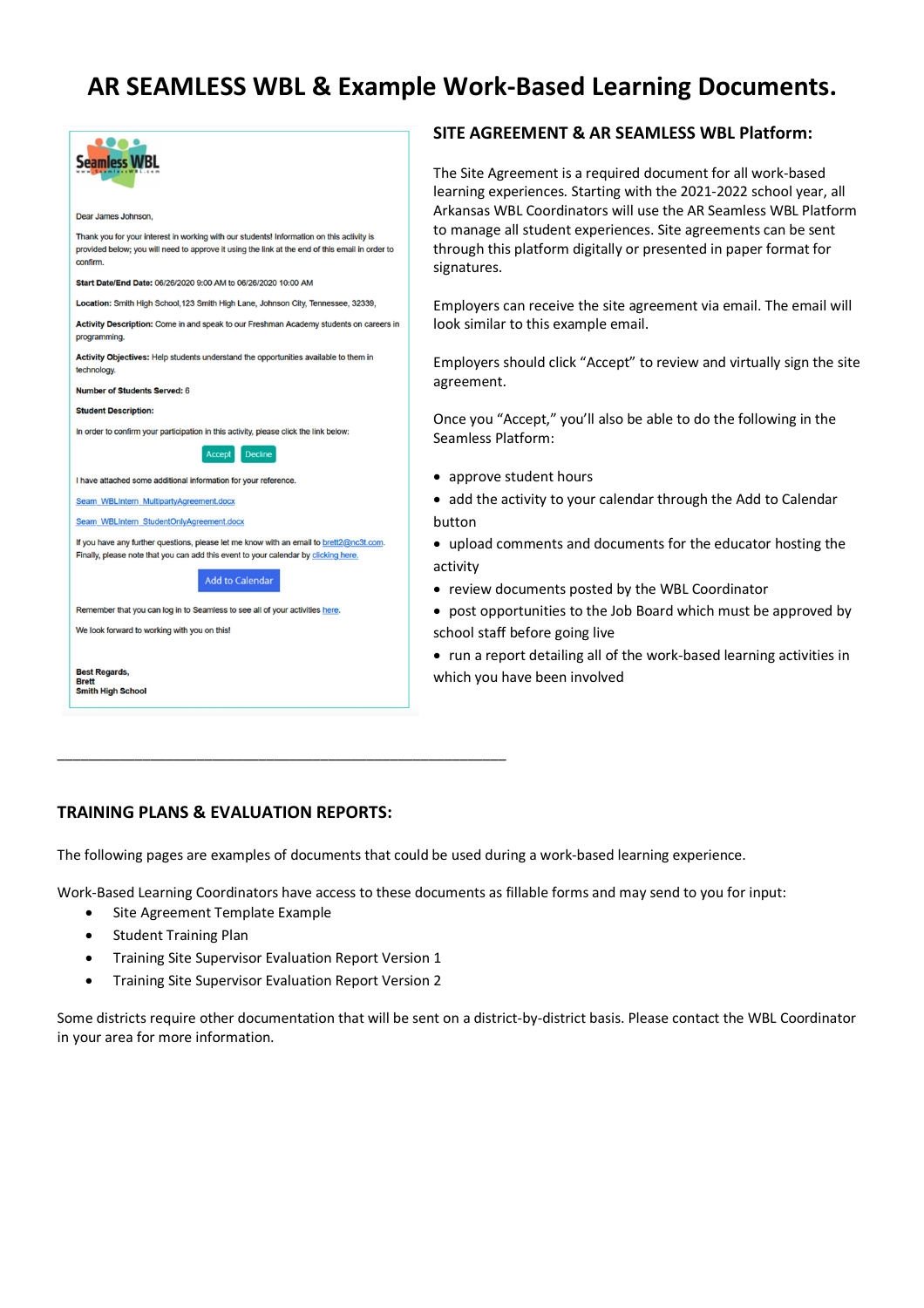

02/01/2021

## **Arkansas School Name**

## **School Address**

# **Site Agreement -EXAMPLE-**

Following is an agreement for **\_\_\_\_Student Name**\_\_\_\_\_ to participate in a work-based learning activity in participation with **\_\_\_Employer Name**\_\_\_. This agreement is effective once student, parent or guardian, worksite supervisor, and WBL coordinator signatures have been added to this document.

### **Student Information**

**Student Name: Student Address: Student Phone Number: Student Email Address: Parent/Guardian Name: Parent/Guardian Phone Number: Parent/Guardian Email Address: If Parent/Guardian is NOT the emergency contact, please list here:**

### **Employer Information**

**Employer Name: Employer Address: Employer Phone Number: Supervisor Name: Supervisor Phone Number: Supervisor Email Address:**

### **Details on Work Experience**

**Type of Placement: Compensation: Start Date: End Date: Work Hours Per Week:**

### **Safety Training**

Safety of the student learner is a top priority. Therefore, we ask employers to help us insure that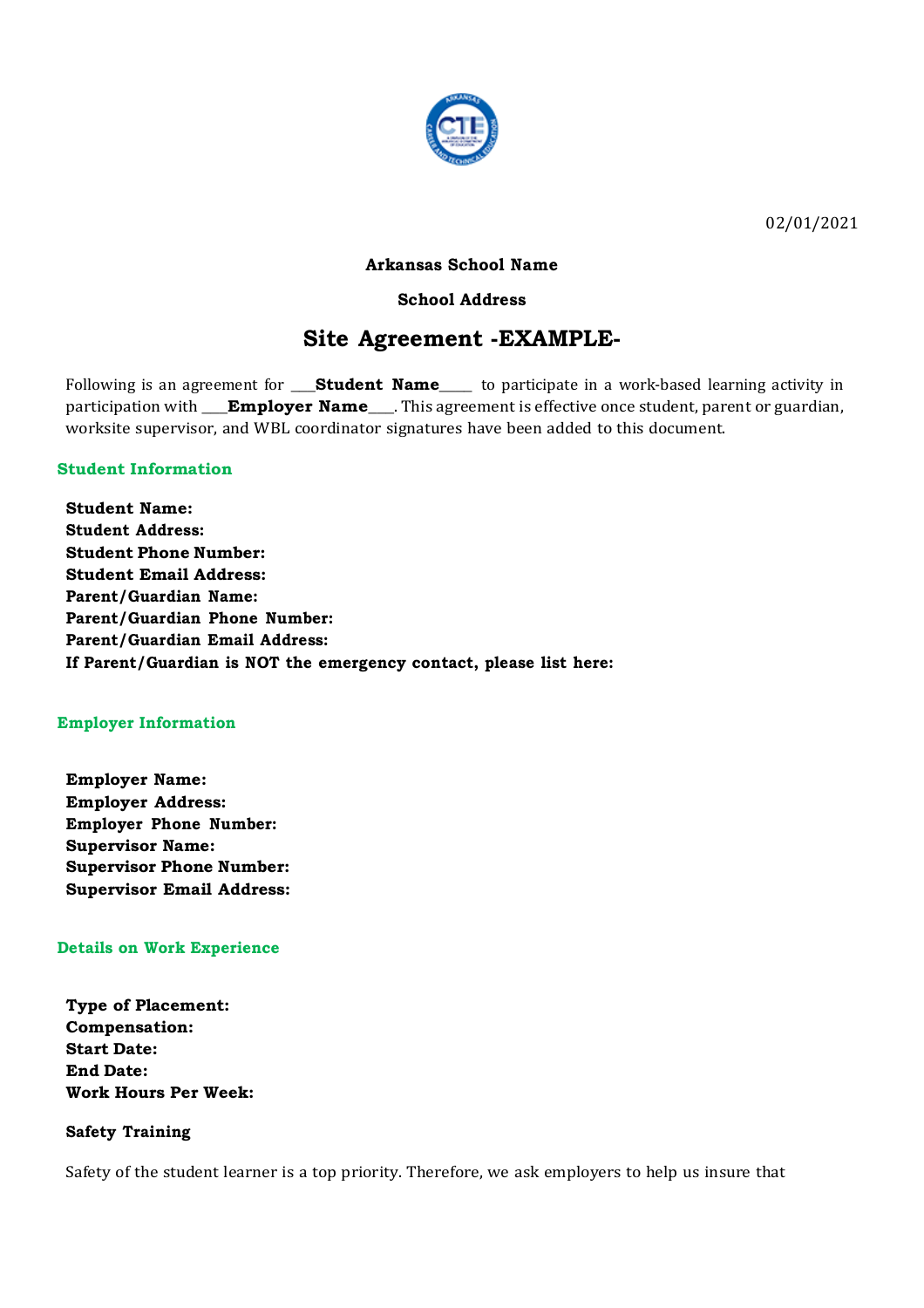safety procedures and policies are adhered to. As a school district, we will provide basic work placesafety instruction, including instruction on safe work habits and safety training on program equipment. As a part of that instruction, we ask that the student learner use the following safety devices (safety glasses, face masks, vinyl gloves, safety boots, work gloves, ear protection or respirators) when requested by their employer. The student's initials below attest that training has been provided and received.

Student Learner Initials:

# **Hazardous Occupations**

Hazardous Occupations Orders Nos. 5, 8, 10, 12, 14, 16 and 17 (as stated by the US Department of Labor, Child Labor Provisions) contain exemptions for 16- and 17-year old student learners, providedthey are employed under the following conditions:

- The student-learner is enrolled in a course of study and training in a cooperative vocational training program under a recognized state or local educational authority or in a course of study in a substantially similar program conducted by a private school; and
- Such student-learner is employed under a written agreement which provides:
	- $\circ$  that the work of the student-learner in the occupations declared particularly hazardousshall be incidental to the training,
	- $\circ$  that such work shall be intermittent and for short periods of time, and under the directand close supervision of a qualified and experienced person,
	- $\circ$  that safety instruction shall be given by the school and correlated by the employer withonthe-job training, and
	- o that a schedule of organized and progressive work processes to be performed on the jobshall have been prepared.

Reference https://www.dol.gov/general/topic/youthlabor/hazardousjobs to see if a student occupation is considered hazardous for students under the age of 18.

# **Student Learner Responsibilities**

The student learner agrees to do the following:

- Meet all academic and attendance requirements of the school and program. Be
- responsible for transportation to and from the worksite.
- Arrive on time, or inform school and business of any absence or tardiness as soon as possible. (Students who are absent from school may not work that day and must notify the employer.) Follow
- all the host company's policies and procedures, including dressing appropriately and adhering to all safety rules and procedures.
- Meet the objectives set forth in the training plan.
- Complete a weekly record of hours worked, and submit it to the WBL coordinator. Complete
- the designated minimum hours of supervised training at assigned worksite as directed by the school program.
- Will have employment with the first two weeks of school or be removed from the program.Be
- removed from the program if released from the worksite for a justified reason.
- Given two weeks to obtain another job if the student quits, or the student will be removed fromthe program with administration approval.
- Remain at the worksite unless a request to transfer is approved by the work-based learning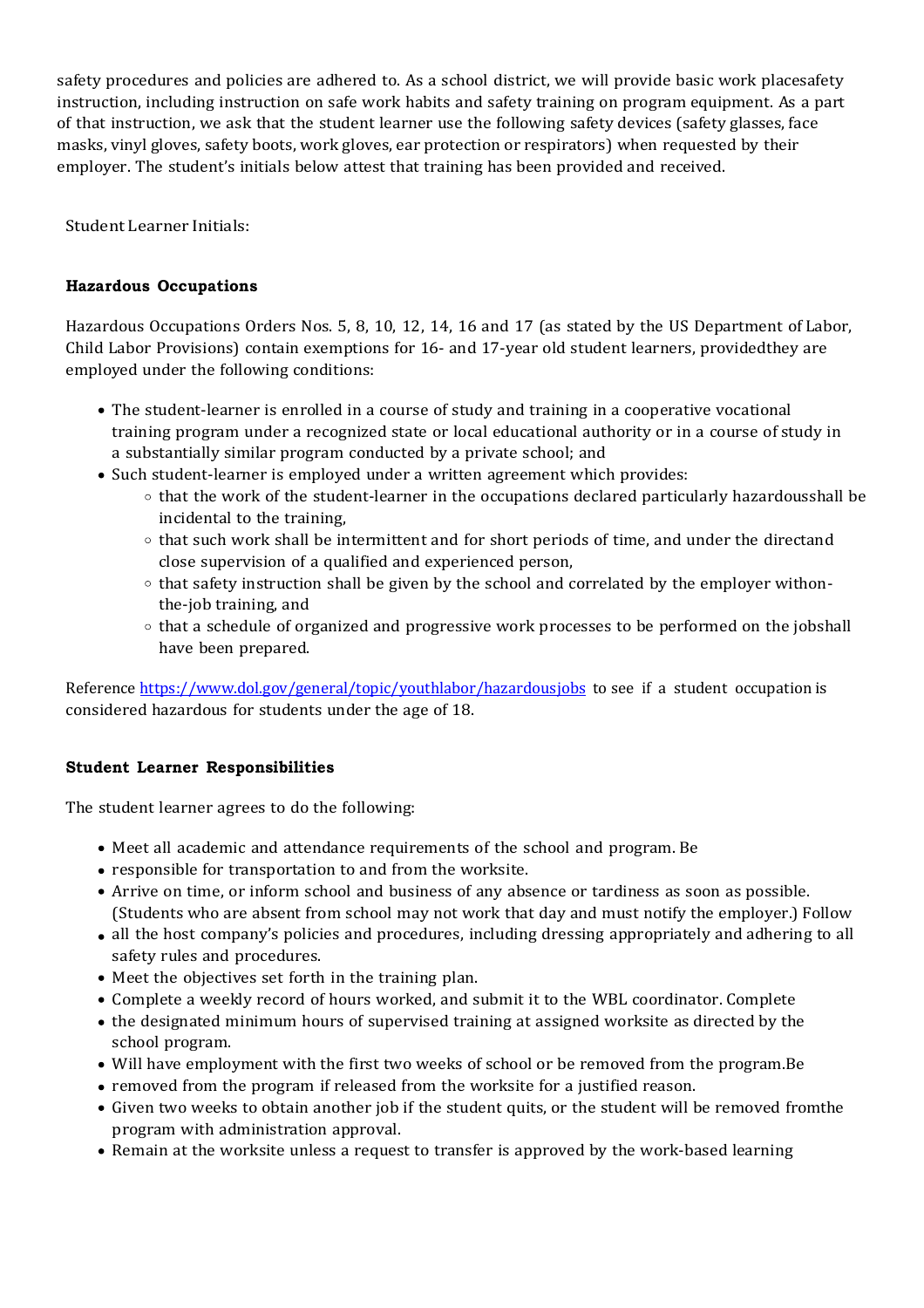(WBL) coordinator. All worksites must be approved by the WBL coordinator.

- Report a worksite related injury to the WBL coordinator immediately.
- Students must follow all confidentiality rules of the training site.

# **Employer Responsibilities**

The employer agrees to do the following:

- Provide a work-based learning experience for the student for the full length of time in thisagreement.
- Structure learning by assigning a variety of tasks and by giving the student an opportunity to work in a variety of areas consistent with the objectives set forth in the training plan.
- Provide the student with specific instruction related to any assigned task or to the use of any specific equipment.
- Ensure that the student's work is supervised by an experienced and qualified person. Ensure
- that the worksite meets all safety regulations and is free from obvious hazards.Report a
- worksite related injury to the WBL coordinator immediately.
- Ensure that the student's work conforms to all laws and regulations governing minors in the workplace and conforms to the federal child labor laws and regulations and conforms to the federal child labor laws and regulations.
- Record hours worked.
- Complete evaluations of the student's work as requested by the WBL coordinator.

# **School Responsibilities**

The WBL Coordinator/school agrees to do the following:

- Support the student in deriving the most benefit from the work-based learning experience. Provide
- all necessary training to prepare the student for the work-based learning experience. Monitor the
- academic progress of the student.
- Perform a worksite visit to ensure a safe work environment.
- The WBL coordinator will visit and contact the training site supervisor four times (one per quarter)to assess the student's learner, to discuss the student's progress, and find out whatrelated instruction is needed.
- The teacher will provide weekly instruction in the classroom. May
- remove a student due to lack of attendance.
- May remove student if he/she does not have another job within two weeks of quitting a jobwith administration support and approval.
- Will ensure all existing rules and regulations of the program are followed. The worksite supervisor and/or WBL coordinator may remove students immediately that are not followingthe guidelines of the program. Ensure that all laws and regulations related to work-based learning are followed.
- Ensure that credit is received for successful completion of the experience.
- Provide guidance and counseling to the student to support his or her career-planningdecisions.

# **Performance Elements Occupation:**

Occupation Title

# **Occupation Description:**

Description

# **Tasks:**

- 1. .
- 2. .
- 3. .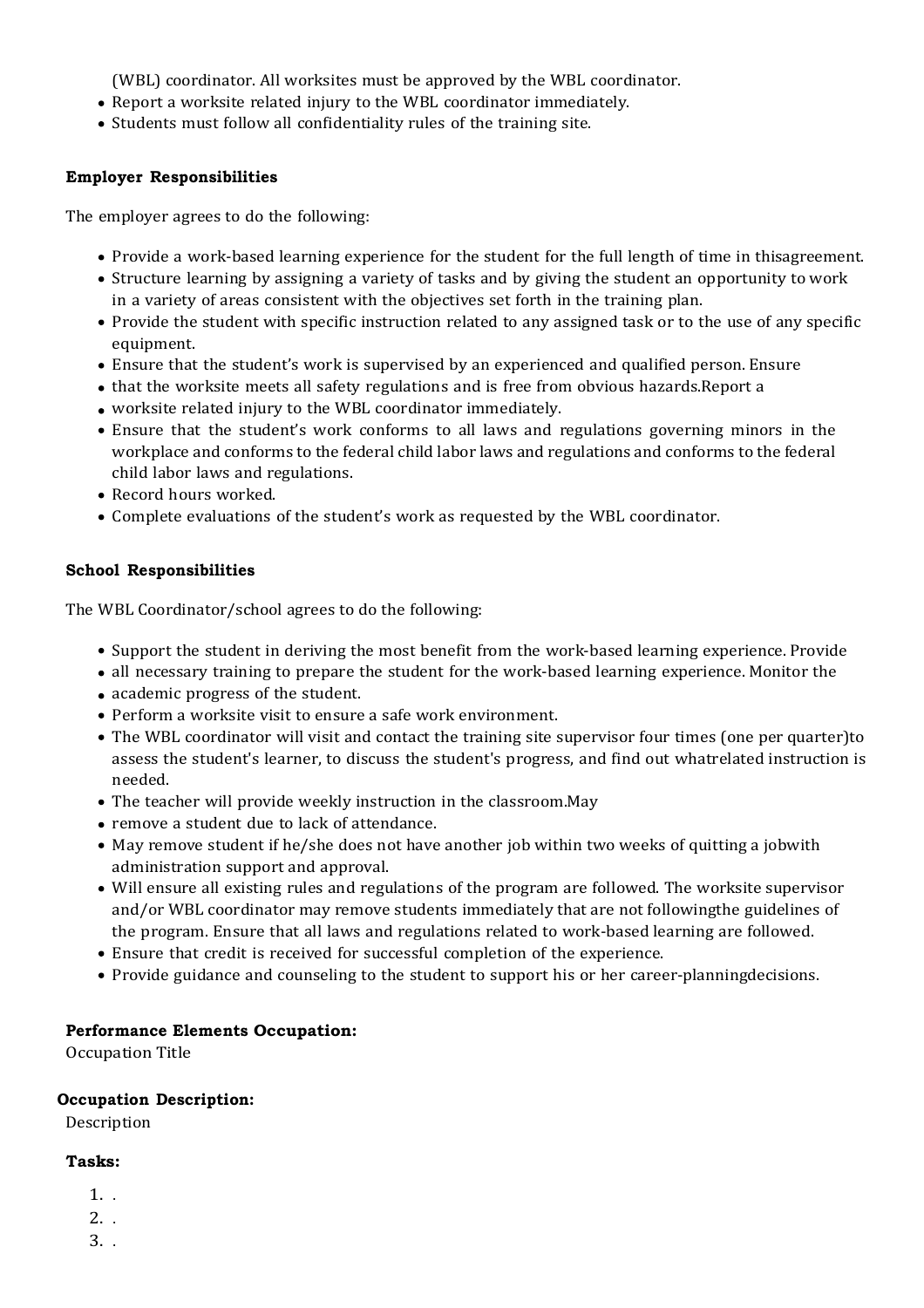## **Skills:**

- 1. .
- $2.$
- 3. .

### **Work Activities:**

- 1. .
- 2. .
- 3. .
- 4. .

Student:

School:

Parent/Guardian:

Parent/guardian Phone:

Parent/Guardian Email:

I have read the above training agreement and understand my responsibilities and relationship to the program as outlined by the agreement.

Student Signature: Date:

I have read the above training agreement and understand the responsibilities assigned to my child and the relationship to the program.

Parent/Guardian Signature: Date:

 I have read the above training agreement and understand my responsibilities and relationship to the program as outlined by the agreement.

I have read the above training agreement and understand my responsibilities and relationship to the program as outlined by the agreement.

| <b>WBL Coordinator Signature:</b> | Date: |
|-----------------------------------|-------|
|-----------------------------------|-------|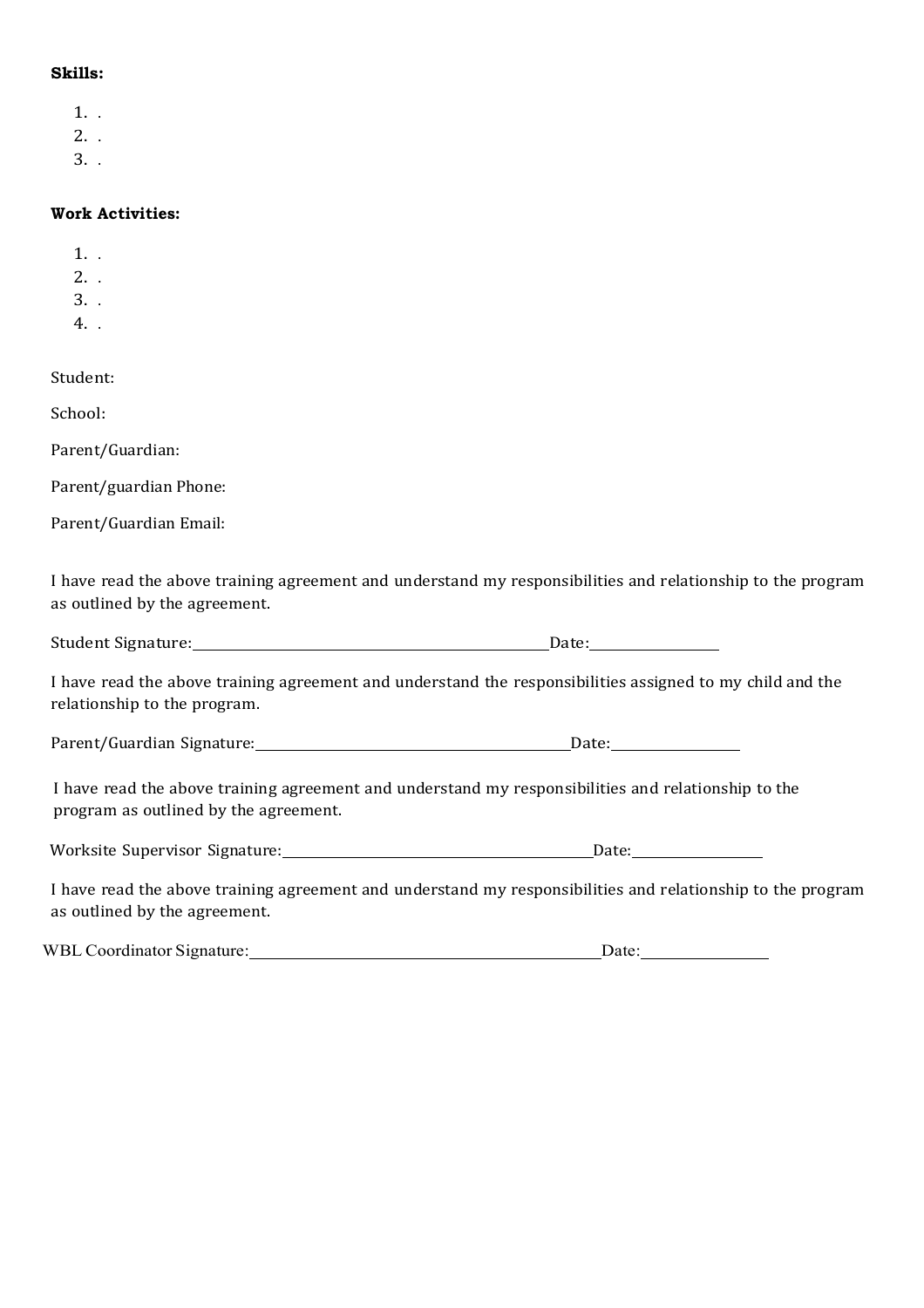# **CAREER PRACTICUM STUDENT TRAINING PLAN**

| <b>Student Name</b>     |                     |
|-------------------------|---------------------|
| <b>Career Practicum</b> |                     |
| <b>Position</b>         |                     |
| <b>Employer/Host</b>    |                     |
| <b>Supervisor Title</b> |                     |
| E-mail                  | <b>Phone Number</b> |

| <b>Career Clusters</b>      | $\mathbf{O}$       | Agriculture, Food and Natural          | 0            | Health Science (T&I)               |
|-----------------------------|--------------------|----------------------------------------|--------------|------------------------------------|
|                             |                    | Resources (AG)                         |              | Hospitality and Tourism (BUS)      |
|                             |                    |                                        | $\mathbf 0$  |                                    |
|                             | 0                  | Architecture and Construction          | $\mathbf 0$  | Hospitality and Tourism (FCS)      |
|                             |                    | (STEM)                                 | 0            | Human Services (FCS)               |
|                             | $\mathbf{O}$       | Architecture and Construction (T&I)    | $\mathbf 0$  | Information Technology (STEM)      |
|                             | $\mathbf{O}$       | Arts, A/V Technology and               | $\mathbf 0$  | Manufacturing (T&I)                |
|                             |                    | Communications (FCS)                   | $\mathbf 0$  | Marketing, Sales, & Service (BUS)  |
|                             | 0                  | Arts, A/V Technology and               | $\mathbf 0$  | Law, Public Safety, Corrections, & |
|                             |                    | Communications (T&I)                   |              | Security (T&I)                     |
|                             | 0                  | <b>Business Management &amp;</b>       | $\mathbf{O}$ | <b>STEM</b>                        |
|                             |                    | Administration (BUS)                   | 0            | Transportation, Distribution, &    |
|                             | 0                  | Education and Training (FCS)           |              | Logistics (T&I)                    |
|                             | $\mathbf{O}$       | Government & Public Administration     | $\mathbf{O}$ | Transportation, Distribution, &    |
|                             |                    | (T&1)                                  |              | Logistics (BUS)                    |
|                             | 0                  | Finance (BUS)                          |              |                                    |
|                             | $\mathbf{O}$       | Health Science (STEM)                  |              |                                    |
| List the Program of         | POS:               |                                        |              |                                    |
| <b>Study AND the two</b>    |                    | Previous Course(s) in POS:             |              |                                    |
| courses in the              |                    |                                        |              |                                    |
| previously taken or         |                    | Current Course(s) in POS:              |              |                                    |
| currently enrolled that     |                    |                                        |              |                                    |
| aligns to this Youth        |                    |                                        |              |                                    |
| Apprenticeship / Career     |                    |                                        |              |                                    |
| Practicum placement.        |                    |                                        |              |                                    |
| <b>Continuing Education</b> | 0                  | Business and Industry Training Program |              |                                    |
| Goals                       | 0                  | Two-year college                       |              |                                    |
|                             | 0                  | Four-year college                      |              |                                    |
|                             | 0                  | Branch of the military                 |              |                                    |
|                             | 0                  | Apprenticeship                         |              |                                    |
|                             | O                  | Employment                             |              |                                    |
|                             |                    |                                        |              |                                    |
| <b>Continuing Education</b> | When:              |                                        |              |                                    |
|                             |                    |                                        |              |                                    |
|                             |                    |                                        |              |                                    |
|                             |                    |                                        |              |                                    |
|                             |                    |                                        |              |                                    |
|                             |                    |                                        |              |                                    |
|                             |                    |                                        |              |                                    |
|                             |                    |                                        |              |                                    |
|                             |                    |                                        |              |                                    |
|                             |                    |                                        |              |                                    |
|                             |                    |                                        |              |                                    |
| Goals                       | Where:<br>Program: |                                        |              |                                    |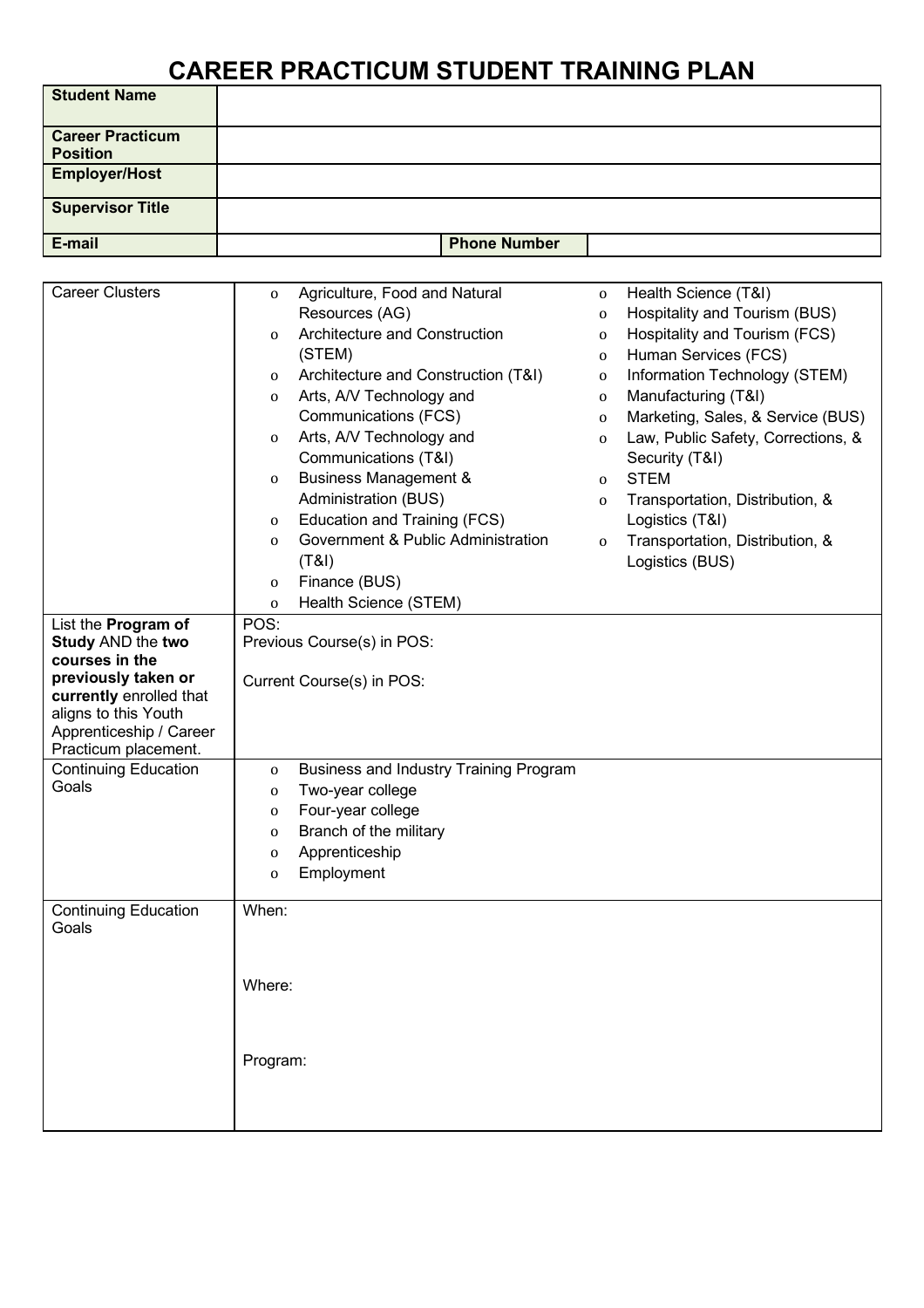# **CONTINUED STUDENT TRAINING PLAN**

|                                                                                                                      | The student completes the following portion of the content standards based training plan in collaboration with the |  |  |  |  |
|----------------------------------------------------------------------------------------------------------------------|--------------------------------------------------------------------------------------------------------------------|--|--|--|--|
| supervisor and Work-Based Learning Coordinator. Each standard should be related to the content of the chosen CTE     |                                                                                                                    |  |  |  |  |
| career pathway. Standards from related course frameworks in the chosen program of student can be utilized. For each  |                                                                                                                    |  |  |  |  |
| standard, please list methods to develop the skill at the worksite along with how the supervisor and WBL Coordinator |                                                                                                                    |  |  |  |  |
| will assess the skill. Supervisors and WBL Coordinators need to initial to approve.                                  |                                                                                                                    |  |  |  |  |
|                                                                                                                      | Rank 4- Excellent; 3- Good; 2-Average; 1-Fair; 0-Poor                                                              |  |  |  |  |
| Goal #1                                                                                                              |                                                                                                                    |  |  |  |  |
| Ranking                                                                                                              |                                                                                                                    |  |  |  |  |
|                                                                                                                      | What can I do at the work site to develop this skill?                                                              |  |  |  |  |
| 1.                                                                                                                   |                                                                                                                    |  |  |  |  |
|                                                                                                                      |                                                                                                                    |  |  |  |  |
| 2.                                                                                                                   |                                                                                                                    |  |  |  |  |
|                                                                                                                      |                                                                                                                    |  |  |  |  |
| Goal #2                                                                                                              |                                                                                                                    |  |  |  |  |
|                                                                                                                      |                                                                                                                    |  |  |  |  |
| Ranking                                                                                                              |                                                                                                                    |  |  |  |  |
|                                                                                                                      | What can I do at the work site to develop this skill?                                                              |  |  |  |  |
| 1.                                                                                                                   |                                                                                                                    |  |  |  |  |
|                                                                                                                      |                                                                                                                    |  |  |  |  |
|                                                                                                                      |                                                                                                                    |  |  |  |  |
| 2.                                                                                                                   |                                                                                                                    |  |  |  |  |
|                                                                                                                      |                                                                                                                    |  |  |  |  |
| Goal #3                                                                                                              |                                                                                                                    |  |  |  |  |
| Ranking                                                                                                              |                                                                                                                    |  |  |  |  |
|                                                                                                                      |                                                                                                                    |  |  |  |  |
|                                                                                                                      |                                                                                                                    |  |  |  |  |
|                                                                                                                      | What can I do at the work site to develop this skill?                                                              |  |  |  |  |
| 1.                                                                                                                   |                                                                                                                    |  |  |  |  |
|                                                                                                                      |                                                                                                                    |  |  |  |  |
|                                                                                                                      |                                                                                                                    |  |  |  |  |
| 2.                                                                                                                   |                                                                                                                    |  |  |  |  |
|                                                                                                                      |                                                                                                                    |  |  |  |  |
| Goal #4                                                                                                              |                                                                                                                    |  |  |  |  |
| Ranking                                                                                                              |                                                                                                                    |  |  |  |  |
|                                                                                                                      |                                                                                                                    |  |  |  |  |
|                                                                                                                      | What can I do at the work site to develop this skill?                                                              |  |  |  |  |
| 1.                                                                                                                   |                                                                                                                    |  |  |  |  |
|                                                                                                                      |                                                                                                                    |  |  |  |  |
| 2.                                                                                                                   |                                                                                                                    |  |  |  |  |
|                                                                                                                      |                                                                                                                    |  |  |  |  |
| Goal #5                                                                                                              |                                                                                                                    |  |  |  |  |
|                                                                                                                      |                                                                                                                    |  |  |  |  |
| Ranking                                                                                                              |                                                                                                                    |  |  |  |  |
|                                                                                                                      | What can I do at the work site to develop this skill?                                                              |  |  |  |  |
| 1.                                                                                                                   |                                                                                                                    |  |  |  |  |
|                                                                                                                      |                                                                                                                    |  |  |  |  |
|                                                                                                                      |                                                                                                                    |  |  |  |  |
| 2.                                                                                                                   |                                                                                                                    |  |  |  |  |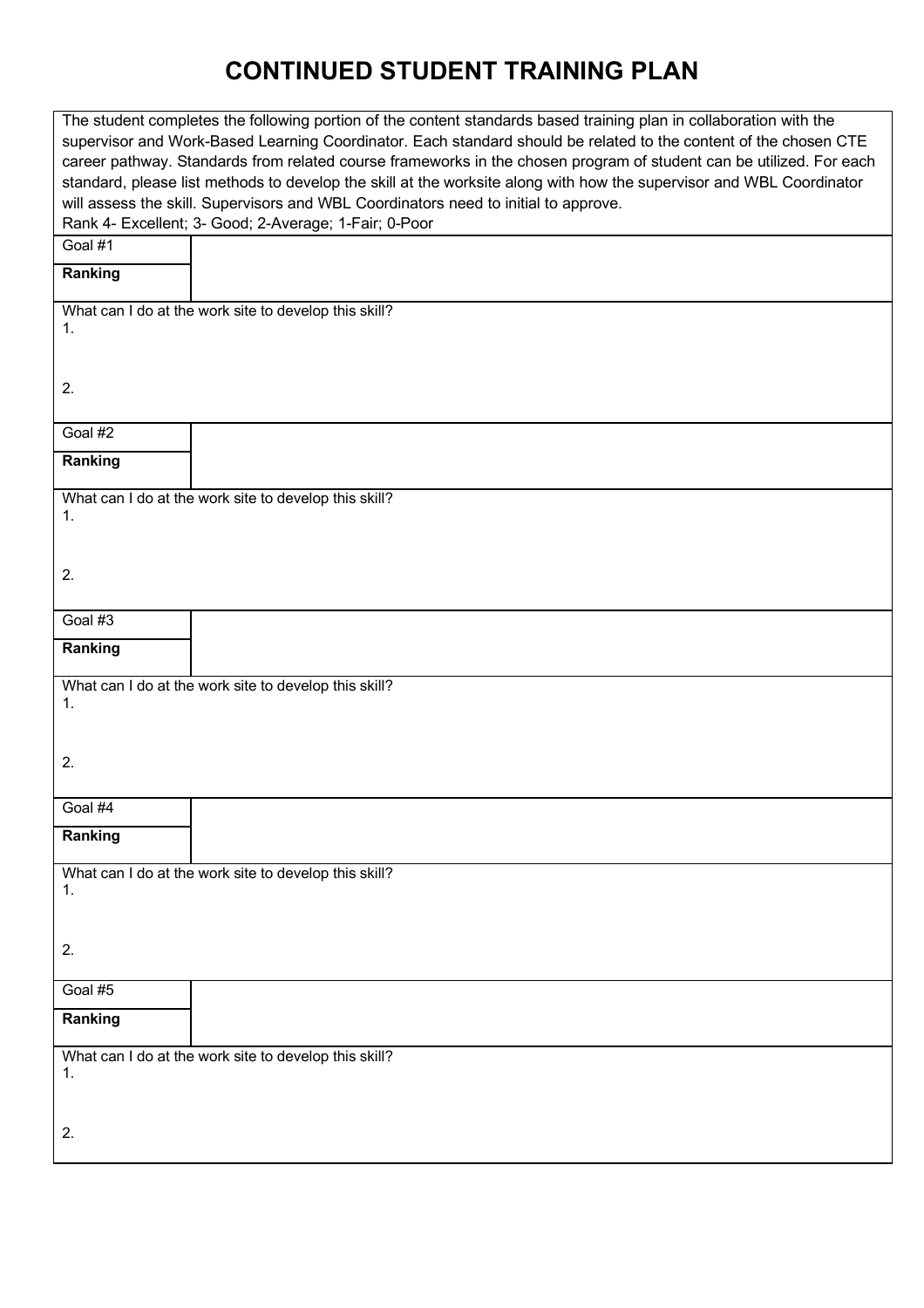# **CONTINUED STUDENT TRAINING PLAN**

|                 | The student completes the following portion of the content standards based training plan in collaboration with the<br>supervisor and Work-Based Learning Coordinator. Each standard should be related to the content of the chosen CTE<br>career pathway. Standards from related course frameworks in the chosen program of student can be utilized. For each<br>standard, please list methods to develop the skill at the worksite along with how the supervisor and WBL Coordinator<br>will assess the skill. Supervisors and WBL Coordinators need to initial to approve.<br>Rank 4- Excellent; 3- Good; 2-Average; 1-Fair; 0-Poor |
|-----------------|---------------------------------------------------------------------------------------------------------------------------------------------------------------------------------------------------------------------------------------------------------------------------------------------------------------------------------------------------------------------------------------------------------------------------------------------------------------------------------------------------------------------------------------------------------------------------------------------------------------------------------------|
| Goal #6         |                                                                                                                                                                                                                                                                                                                                                                                                                                                                                                                                                                                                                                       |
| Ranking         |                                                                                                                                                                                                                                                                                                                                                                                                                                                                                                                                                                                                                                       |
|                 | What can I do at the work site to develop this skill?                                                                                                                                                                                                                                                                                                                                                                                                                                                                                                                                                                                 |
| 1.              |                                                                                                                                                                                                                                                                                                                                                                                                                                                                                                                                                                                                                                       |
|                 |                                                                                                                                                                                                                                                                                                                                                                                                                                                                                                                                                                                                                                       |
| 2.              |                                                                                                                                                                                                                                                                                                                                                                                                                                                                                                                                                                                                                                       |
|                 |                                                                                                                                                                                                                                                                                                                                                                                                                                                                                                                                                                                                                                       |
| Goal #7         |                                                                                                                                                                                                                                                                                                                                                                                                                                                                                                                                                                                                                                       |
|                 |                                                                                                                                                                                                                                                                                                                                                                                                                                                                                                                                                                                                                                       |
| Ranking         |                                                                                                                                                                                                                                                                                                                                                                                                                                                                                                                                                                                                                                       |
|                 | What can I do at the work site to develop this skill?                                                                                                                                                                                                                                                                                                                                                                                                                                                                                                                                                                                 |
| 1.              |                                                                                                                                                                                                                                                                                                                                                                                                                                                                                                                                                                                                                                       |
|                 |                                                                                                                                                                                                                                                                                                                                                                                                                                                                                                                                                                                                                                       |
|                 |                                                                                                                                                                                                                                                                                                                                                                                                                                                                                                                                                                                                                                       |
| 2.              |                                                                                                                                                                                                                                                                                                                                                                                                                                                                                                                                                                                                                                       |
| Goal #8         |                                                                                                                                                                                                                                                                                                                                                                                                                                                                                                                                                                                                                                       |
|                 |                                                                                                                                                                                                                                                                                                                                                                                                                                                                                                                                                                                                                                       |
| Ranking         |                                                                                                                                                                                                                                                                                                                                                                                                                                                                                                                                                                                                                                       |
|                 | What can I do at the work site to develop this skill?                                                                                                                                                                                                                                                                                                                                                                                                                                                                                                                                                                                 |
| 1.              |                                                                                                                                                                                                                                                                                                                                                                                                                                                                                                                                                                                                                                       |
|                 |                                                                                                                                                                                                                                                                                                                                                                                                                                                                                                                                                                                                                                       |
|                 |                                                                                                                                                                                                                                                                                                                                                                                                                                                                                                                                                                                                                                       |
| 2.              |                                                                                                                                                                                                                                                                                                                                                                                                                                                                                                                                                                                                                                       |
|                 |                                                                                                                                                                                                                                                                                                                                                                                                                                                                                                                                                                                                                                       |
| Goal #9         |                                                                                                                                                                                                                                                                                                                                                                                                                                                                                                                                                                                                                                       |
| Ranking         |                                                                                                                                                                                                                                                                                                                                                                                                                                                                                                                                                                                                                                       |
|                 |                                                                                                                                                                                                                                                                                                                                                                                                                                                                                                                                                                                                                                       |
| 1.              | What can I do at the work site to develop this skill?                                                                                                                                                                                                                                                                                                                                                                                                                                                                                                                                                                                 |
|                 |                                                                                                                                                                                                                                                                                                                                                                                                                                                                                                                                                                                                                                       |
|                 |                                                                                                                                                                                                                                                                                                                                                                                                                                                                                                                                                                                                                                       |
| 2.              |                                                                                                                                                                                                                                                                                                                                                                                                                                                                                                                                                                                                                                       |
|                 |                                                                                                                                                                                                                                                                                                                                                                                                                                                                                                                                                                                                                                       |
| <b>Goal #10</b> |                                                                                                                                                                                                                                                                                                                                                                                                                                                                                                                                                                                                                                       |
| Ranking         |                                                                                                                                                                                                                                                                                                                                                                                                                                                                                                                                                                                                                                       |
|                 |                                                                                                                                                                                                                                                                                                                                                                                                                                                                                                                                                                                                                                       |
|                 | What can I do at the work site to develop this skill?                                                                                                                                                                                                                                                                                                                                                                                                                                                                                                                                                                                 |
| 1.              |                                                                                                                                                                                                                                                                                                                                                                                                                                                                                                                                                                                                                                       |
|                 |                                                                                                                                                                                                                                                                                                                                                                                                                                                                                                                                                                                                                                       |
| 2.              |                                                                                                                                                                                                                                                                                                                                                                                                                                                                                                                                                                                                                                       |
|                 |                                                                                                                                                                                                                                                                                                                                                                                                                                                                                                                                                                                                                                       |
|                 |                                                                                                                                                                                                                                                                                                                                                                                                                                                                                                                                                                                                                                       |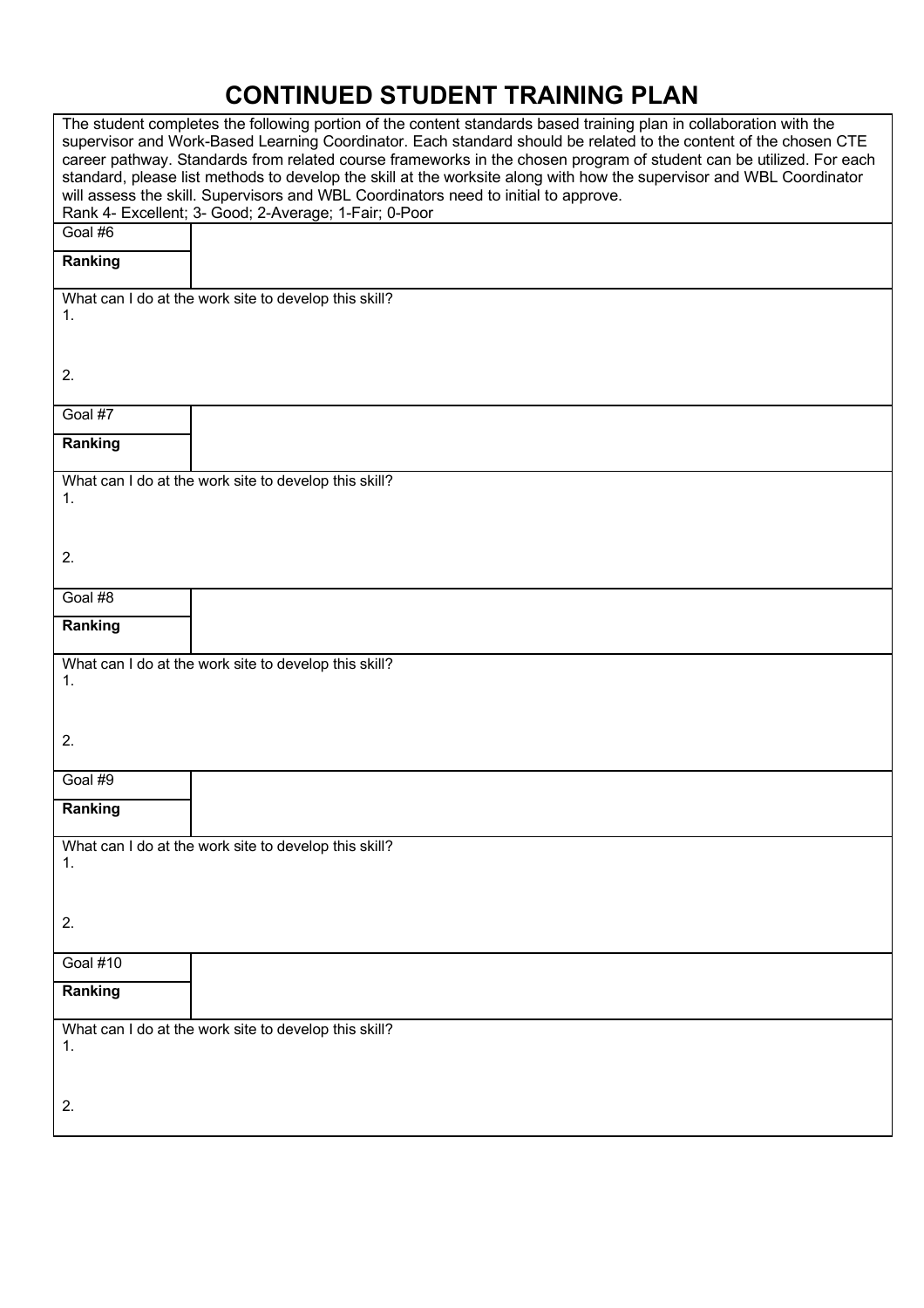# **CONTINUED STUDENT TRAINING PLAN**

|                  | <b>Hazardous Equipment - Training Plan</b> |                                 |
|------------------|--------------------------------------------|---------------------------------|
| <b>Equipment</b> | Use or purpose of equipment                |                                 |
|                  |                                            |                                 |
|                  |                                            |                                 |
|                  |                                            |                                 |
|                  |                                            |                                 |
|                  |                                            |                                 |
|                  |                                            |                                 |
|                  |                                            |                                 |
|                  |                                            |                                 |
|                  | <b>Required Signatures</b>                 |                                 |
|                  |                                            | Date: _________________________ |
|                  |                                            |                                 |
|                  |                                            | Date: _________________________ |
|                  |                                            |                                 |
|                  |                                            |                                 |
|                  |                                            |                                 |
|                  |                                            | Date: ________________________  |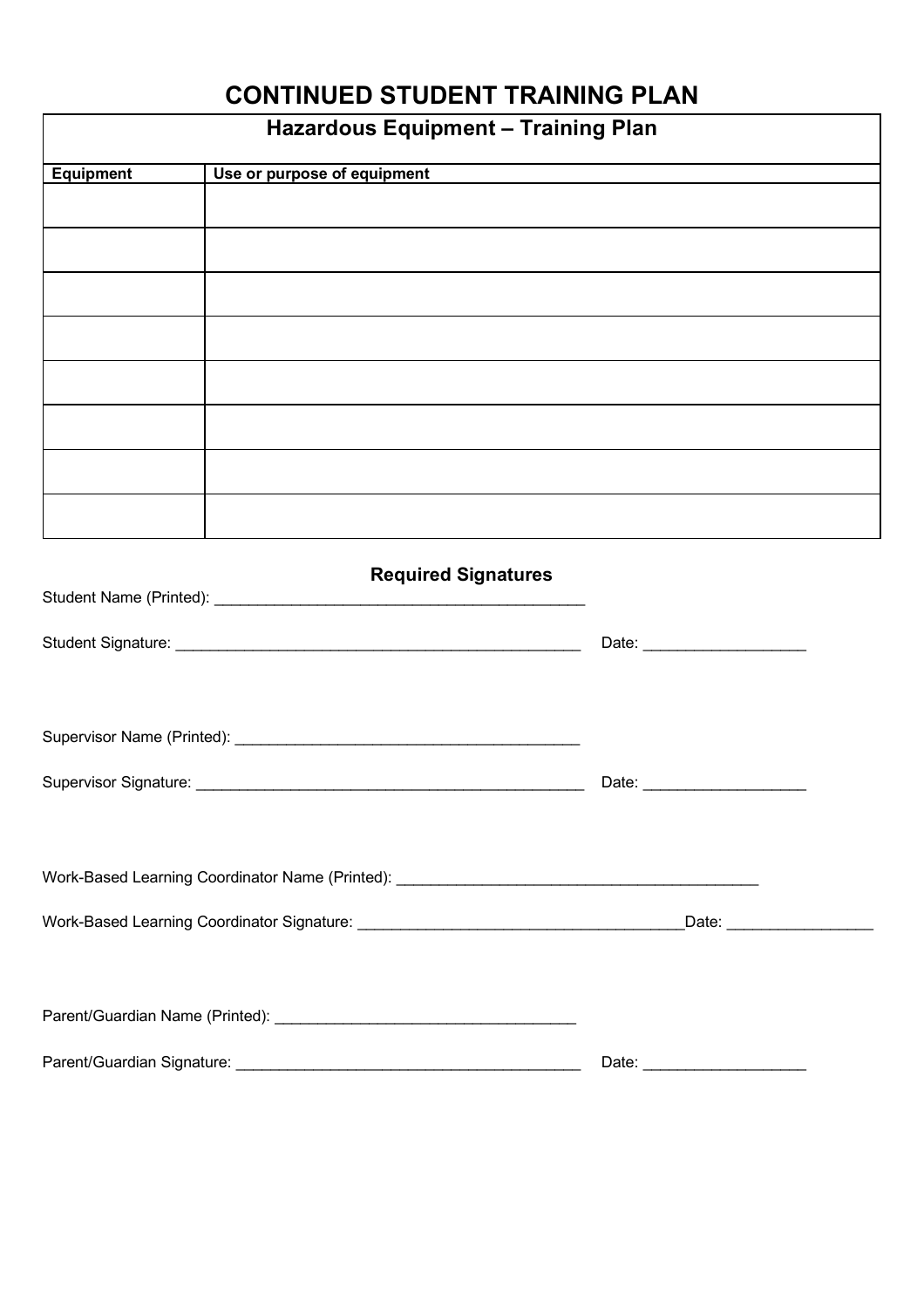# **TRAINING SITE SUPERVISOR EVALUATION REPORT (EXAMPLE 1)**

| <b>Student Name</b> |                                                                                                                              | <b>Completion Deadline</b>                                                                                                                     |  |  |  |
|---------------------|------------------------------------------------------------------------------------------------------------------------------|------------------------------------------------------------------------------------------------------------------------------------------------|--|--|--|
| Employer Name       |                                                                                                                              | <b>Training Supervisor</b>                                                                                                                     |  |  |  |
| Grading Period      | Work-Based Learning Coordinator                                                                                              | Phone                                                                                                                                          |  |  |  |
|                     | evaluated at this time. It is suggested that you take time to discuss the evaluation with the student after it is completed. | Please indicate, on the scale from 1 to 10, your estimate of the student in each area. Omit any traits that do not apply or cannot be properly |  |  |  |

**PERFORMANCE ON THE JOB: Quality of Work for Job Speed Care of Working Area Job Learning** 10 Very accurate and thorough | 10 Very Fast | 10 Very clean and orderly | 10 Learns exceptionally well 9 9 9 9  $\frac{8}{7}$ Careful, rarely inadequate  $\frac{8}{7}$  Fast  $\frac{8}{7}$  Keeps area clean  $\frac{8}{7}$  Learns with ease 7 7 7 7 6 Usually accurate 6 Average 6 Average 6 Average 6 Learns adequately 5 5 5 5 4 Careless 24 Slow 4 Careless 4 Learns with difficulty 3 3 3 3 2 Makes many errors 2 Very Slow 2 Very untidy 2 Little or no learning 1 1 1 1 **Use of Working Time Initiative Use of Job Materials Attendance** 10 Very busy 10 Self-motivated 10 Very careful 10 Always prompt and 9 9 9 9 present when scheduled 8 Busy 8 Needs little direction 8 Above average 8 Seldom off – valid 7 7 7 7 reasons only 6 Average 6 Performs as instructed 6 Acceptable 6 Absent occasionally 5 5 5 5 4 Needs to improve  $\begin{vmatrix} 4 & \text{Not a self-starter} \\ 4 & \text{Careless} \end{vmatrix}$  4 Above average absences 3 3 3 3 2 Very wasteful 2 Must always be told 2 Wasteful 2 Excessive absences 1 1 what to do 1 1

### **ATTITUDES TOWARD WORK**

#### **Attitude Toward Fellow Workers Attitude Toward Superiors Customer Contact** 10 Very cooperative and friendly 10 Very respectful, helpful, accepts 10 Very courteous 9 9 criticism 9 8 Cooperative and friendly **8 Respection All All Accepts criticism** 8 Pleasant and helpful 7 7 7 6 Cooperative **6 Average** 6 Average **6 Average** 6 Average **6 Average**  $5$  5 4 Has a negative attitude 4 Does not accept criticism 4 Needs improvement  $3$  3 2 Unable to get along 2 Disrespectful 2 Disrespectful 2 Discourteous 1 1 1 **Enthusiasm Responsibility Dress and Grooming** 10 Very eager to learn 10 Accepts readily and handles well 10 Always good